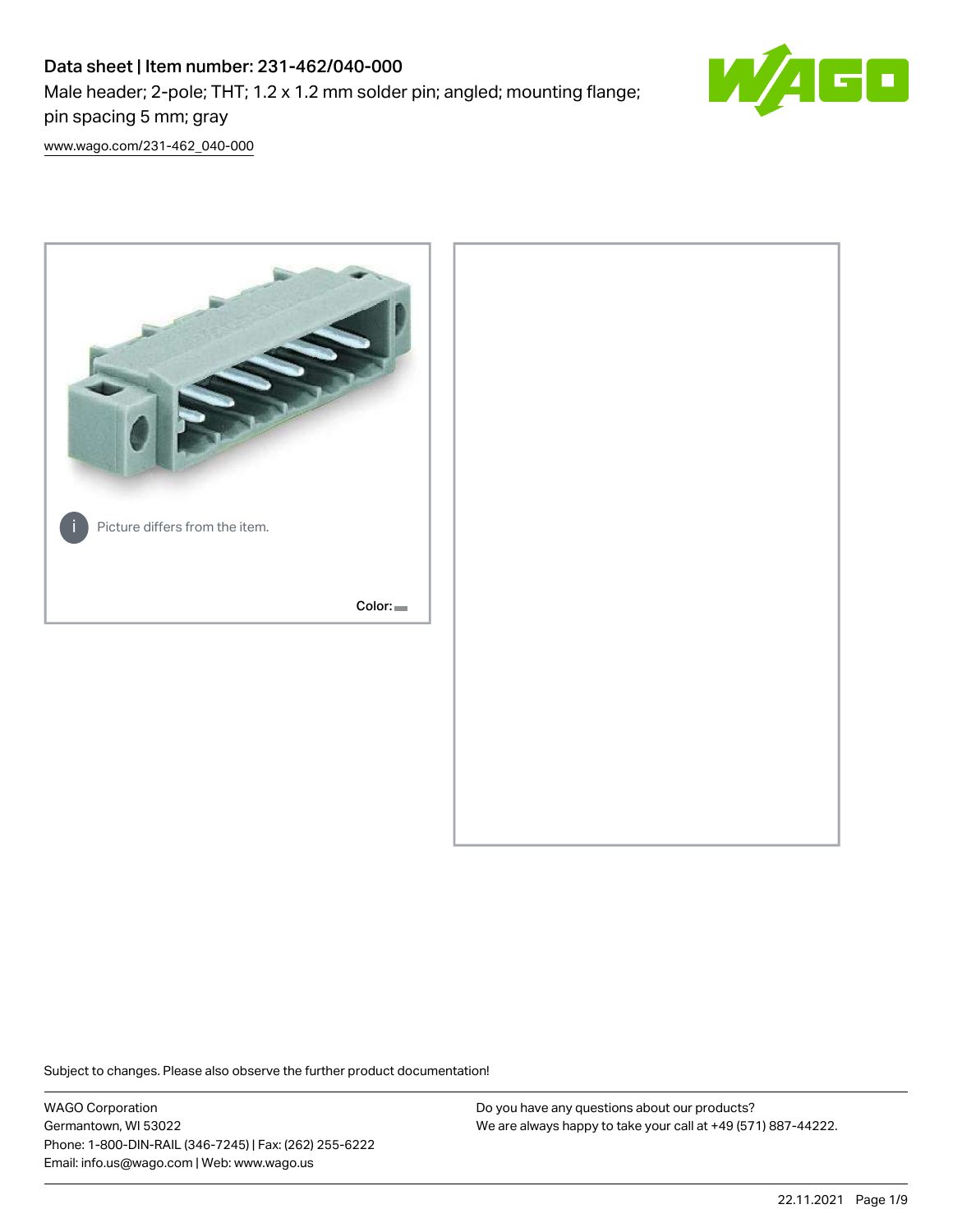

Dimensions in mm

 $L =$  (pole no.  $-1$ ) x pin spacing  $+8.2$  mm

#### Item description

- **Horizontal or vertical PCB mounting via straight or angled solder pins**
- 1.2 x 1.2 mm solder pins allow nominal current up to 16 A, enhancing stability of shorter headers
- $\blacksquare$ With coding fingers

#### Data Notes

Safety information 1 The MCS – MULTI CONNECTION SYSTEM includes connectors

Subject to changes. Please also observe the further product documentation!  $\nu$ 

WAGO Corporation Germantown, WI 53022 Phone: 1-800-DIN-RAIL (346-7245) | Fax: (262) 255-6222 Email: info.us@wago.com | Web: www.wago.us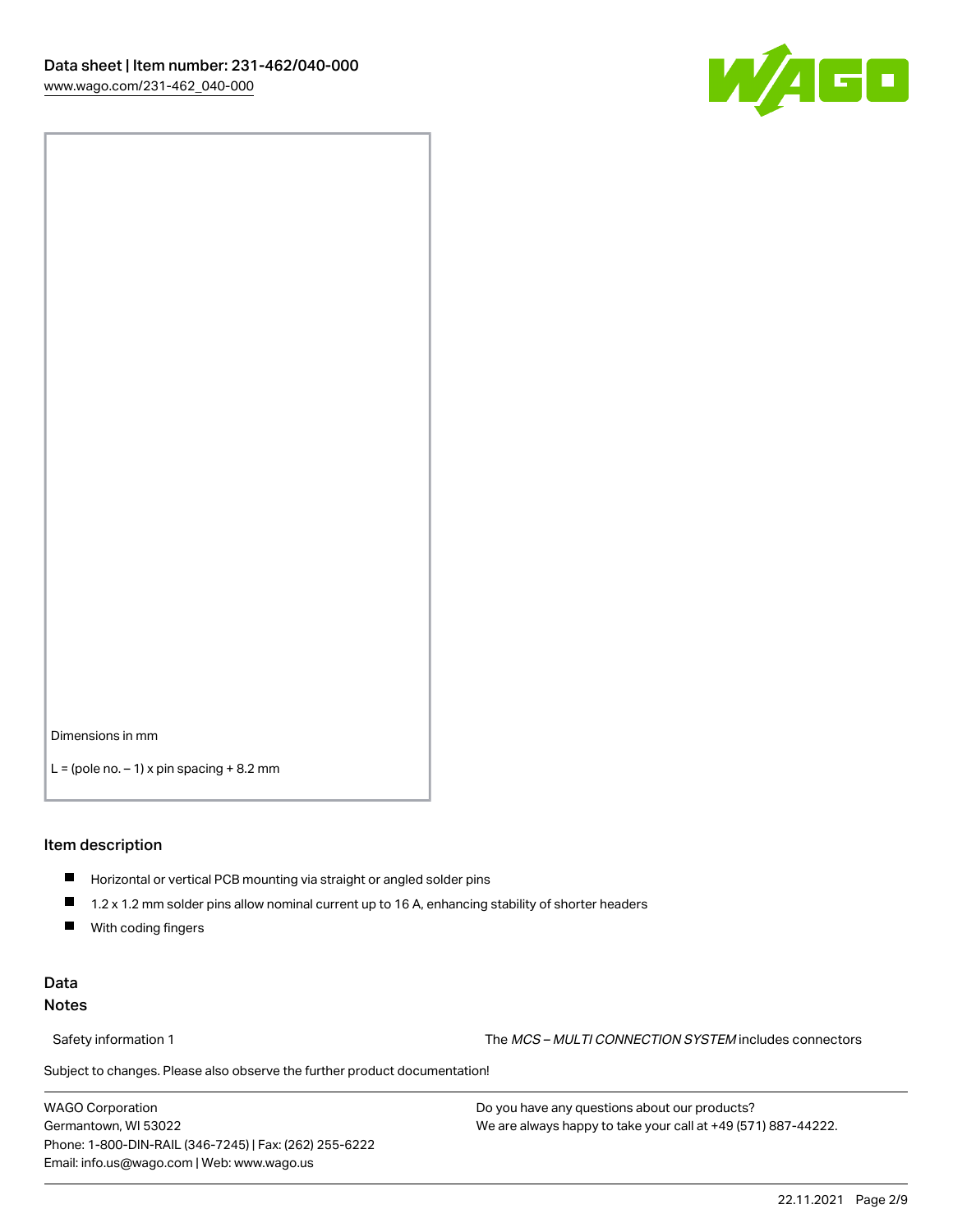

without breaking capacity in accordance with DIN EN 61984. When

|           | used as intended, these connectors must not be connected<br>/disconnected when live or under load. The circuit design should<br>ensure header pins, which can be touched, are not live when<br>unmated.             |
|-----------|---------------------------------------------------------------------------------------------------------------------------------------------------------------------------------------------------------------------|
| Variants: | Other pole numbers<br>3.8 mm pin projection for male headers with straight solder pins<br>Gold-plated or partially gold-plated contact surfaces<br>Other versions (or variants) can be requested from WAGO Sales or |
|           | configured at https://configurator.wago.com/                                                                                                                                                                        |

### Electrical data

### IEC Approvals

| Ratings per                 | IEC/EN 60664-1                                            |
|-----------------------------|-----------------------------------------------------------|
| Rated voltage (III / 3)     | 250 V                                                     |
| Rated surge voltage (III/3) | 4 <sub>k</sub> V                                          |
| Rated voltage (III/2)       | 320 V                                                     |
| Rated surge voltage (III/2) | 4 <sub>k</sub> V                                          |
| Nominal voltage (II/2)      | 630 V                                                     |
| Rated surge voltage (II/2)  | 4 <sub>k</sub> V                                          |
| Rated current               | 16A                                                       |
| Legend (ratings)            | (III / 2) ≙ Overvoltage category III / Pollution degree 2 |

# UL Approvals

| Approvals per                  | UL 1059 |
|--------------------------------|---------|
| Rated voltage UL (Use Group B) | 300 V   |
| Rated current UL (Use Group B) | 15 A    |
| Rated voltage UL (Use Group D) | 300 V   |
| Rated current UL (Use Group D) | 10 A    |

### Ratings per UL

| Rated voltage UL 1977 | 600 V |
|-----------------------|-------|
| Rated current UL 1977 |       |

# CSA Approvals

| Approvals per                   |  |
|---------------------------------|--|
| Rated voltage CSA (Use Group B) |  |

Subject to changes. Please also observe the further product documentation!

| <b>WAGO Corporation</b>                                | Do you have any questions about our products?                 |
|--------------------------------------------------------|---------------------------------------------------------------|
| Germantown, WI 53022                                   | We are always happy to take your call at +49 (571) 887-44222. |
| Phone: 1-800-DIN-RAIL (346-7245)   Fax: (262) 255-6222 |                                                               |
| Email: info.us@wago.com   Web: www.wago.us             |                                                               |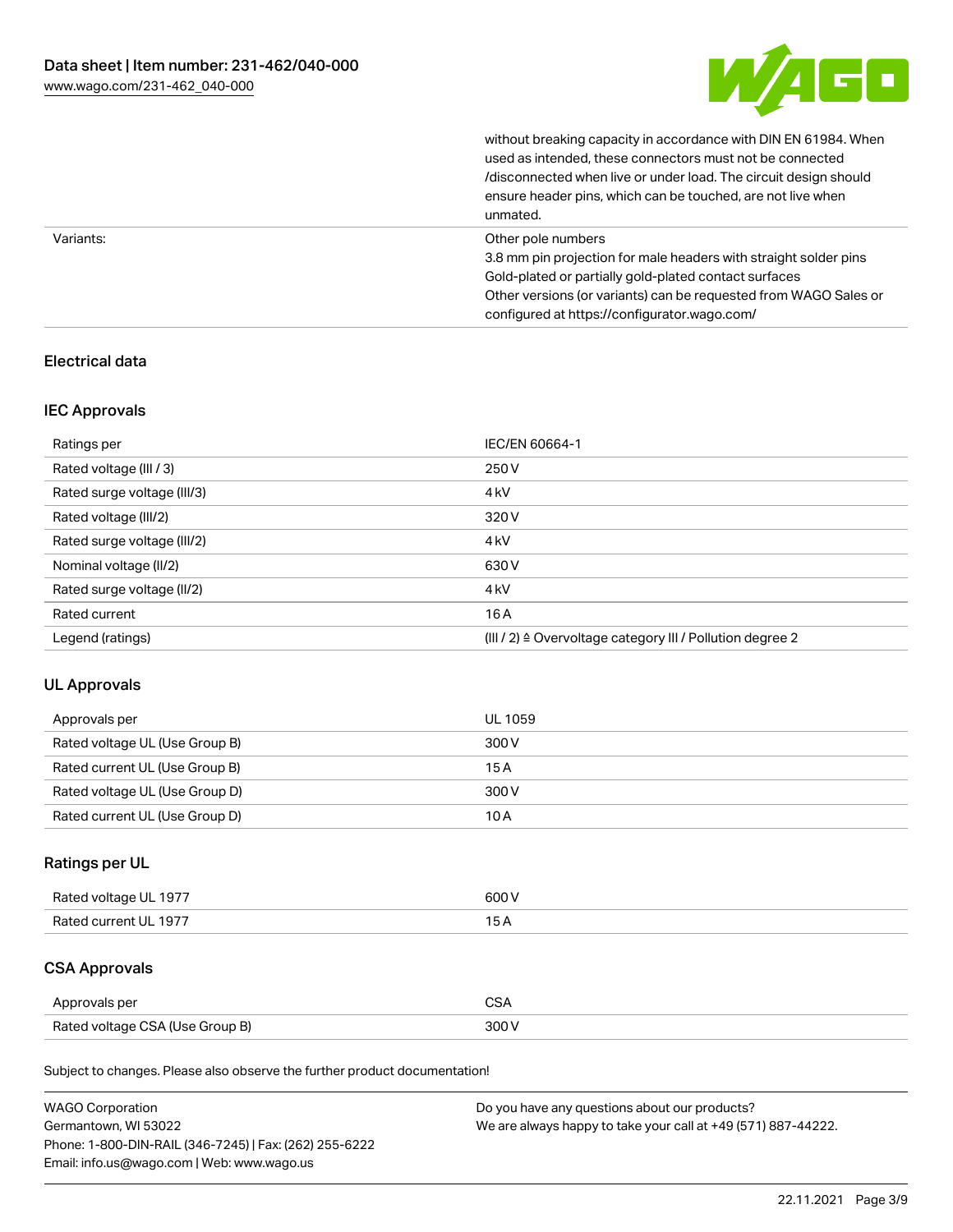[www.wago.com/231-462\\_040-000](http://www.wago.com/231-462_040-000)



| Rated current CSA (Use Group B) | 15 A  |
|---------------------------------|-------|
| Rated voltage CSA (Use Group D) | 300 V |
| Rated current CSA (Use Group D) | 10 A  |

#### Connection data

| Total number of potentials |  |
|----------------------------|--|
| Number of connection types |  |
| Number of levels           |  |

### Connection 1

| Number of poles |  |
|-----------------|--|
|                 |  |

#### Physical data

| Pin spacing                          | 5 mm / 0.197 inch    |
|--------------------------------------|----------------------|
| Width                                | 22.8 mm / 0.898 inch |
| Height                               | 12.2 mm / 0.48 inch  |
| Height from the surface              | 8.4 mm / 0.331 inch  |
| Depth                                | 12 mm / 0.472 inch   |
| Solder pin length                    | 3.8 <sub>mm</sub>    |
| Solder pin dimensions                | $1.2 \times 1.2$ mm  |
| Drilled hole diameter with tolerance | $17^{(+0.1)}$ mm     |

#### Mechanical data

| Mounting type | Mounting flange       |
|---------------|-----------------------|
| Mounting type | Feed-through mounting |
|               | Panel mounting        |

#### Plug-in connection

| Contact type (pluggable connector) | Male connector/plug |
|------------------------------------|---------------------|
| Connector (connection type)        | for PCB             |
| Mismating protection               | No                  |
| Mating direction to the PCB        | 0°                  |
| Locking of plug-in connection      | Without             |

### PCB contact

PCB Contact THT

Subject to changes. Please also observe the further product documentation!

| <b>WAGO Corporation</b>                                | Do you have any questions about our products?                 |
|--------------------------------------------------------|---------------------------------------------------------------|
| Germantown, WI 53022                                   | We are always happy to take your call at +49 (571) 887-44222. |
| Phone: 1-800-DIN-RAIL (346-7245)   Fax: (262) 255-6222 |                                                               |
| Email: info.us@wago.com   Web: www.wago.us             |                                                               |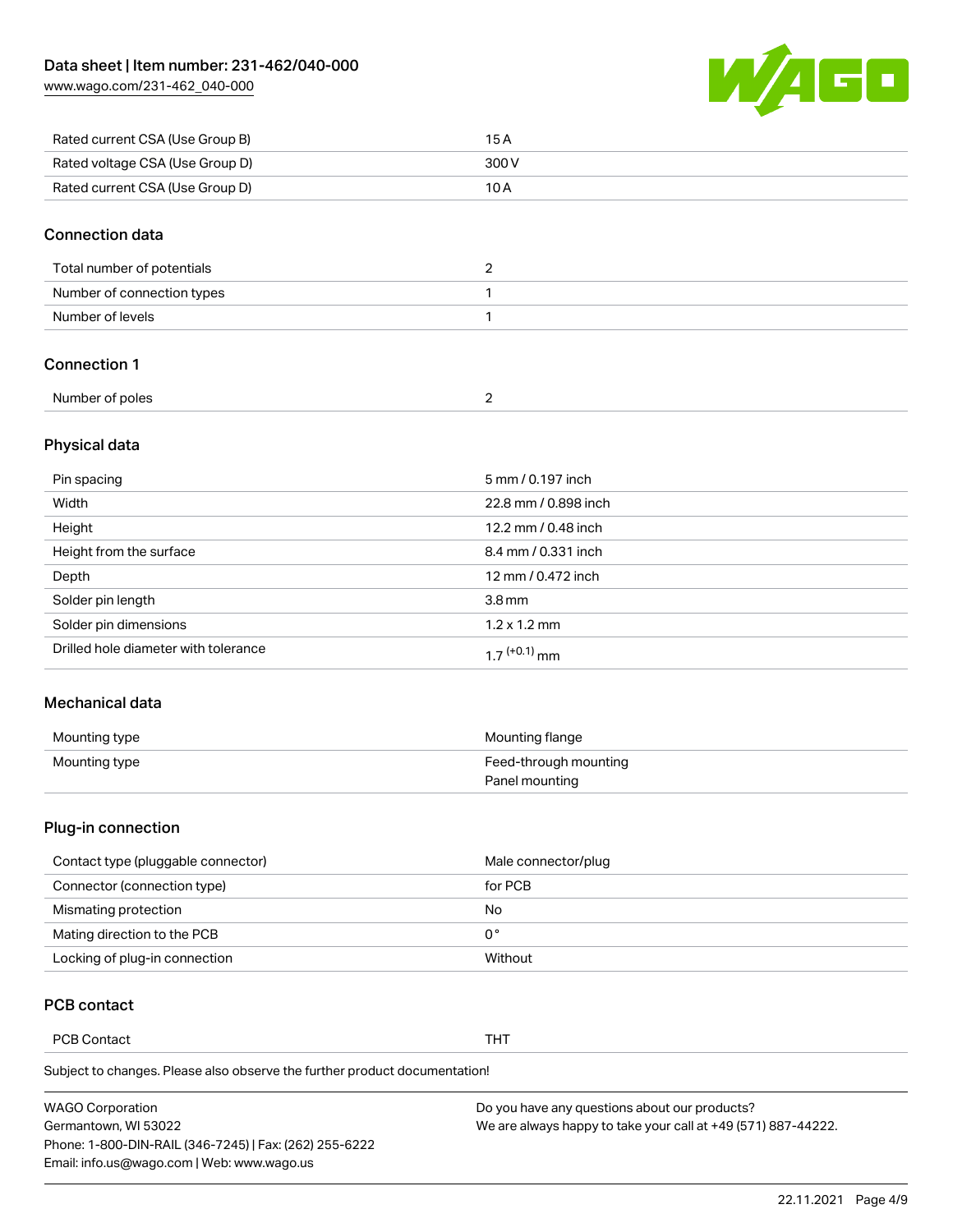[www.wago.com/231-462\\_040-000](http://www.wago.com/231-462_040-000)



| Solder pin arrangement              | over the entire male connector (in-line) |
|-------------------------------------|------------------------------------------|
| Number of solder pins per potential |                                          |

#### Material data

| Color                       | gray                                    |
|-----------------------------|-----------------------------------------|
| Material group              |                                         |
| Insulation material         | Polyamide (PA66)                        |
| Flammability class per UL94 | V <sub>0</sub>                          |
| Contact material            | Electrolytic copper ( $E_{\text{Cu}}$ ) |
| Contact plating             | tin-plated                              |
| Fire load                   | $0.025$ MJ                              |
| Weight                      | 1.2 <sub>g</sub>                        |

### Environmental requirements

| Limit temperature range<br>+100 $^{\circ}$ C<br>-60…、 |  |
|-------------------------------------------------------|--|
|-------------------------------------------------------|--|

### Commercial data

| <b>Product Group</b>  | 3 (Multi Conn. System) |
|-----------------------|------------------------|
| PU (SPU)              | 200 Stück              |
| Packaging type        | box                    |
| Country of origin     | PL                     |
| <b>GTIN</b>           | 4044918930338          |
| Customs tariff number | 85366990990            |

#### Approvals / Certificates

#### Country specific Approvals

| Logo | Approval                               | <b>Additional Approval Text</b> | Certificate<br>name |
|------|----------------------------------------|---------------------------------|---------------------|
|      | CВ<br><b>DEKRA Certification B.V.</b>  | IEC 61984                       | NL-39756            |
|      | <b>CSA</b><br>DEKRA Certification B.V. | C <sub>22.2</sub>               | LR 18677-<br>25     |

#### Ship Approvals

| Logo | Approval                                                                   | Additional Approval Text | Certificate<br>name |
|------|----------------------------------------------------------------------------|--------------------------|---------------------|
|      | Subject to changes. Please also observe the further product documentation! |                          |                     |

| <b>WAGO Corporation</b>                                | Do you have any questions about our products?                 |
|--------------------------------------------------------|---------------------------------------------------------------|
| Germantown, WI 53022                                   | We are always happy to take your call at +49 (571) 887-44222. |
| Phone: 1-800-DIN-RAIL (346-7245)   Fax: (262) 255-6222 |                                                               |
| Email: info.us@wago.com   Web: www.wago.us             |                                                               |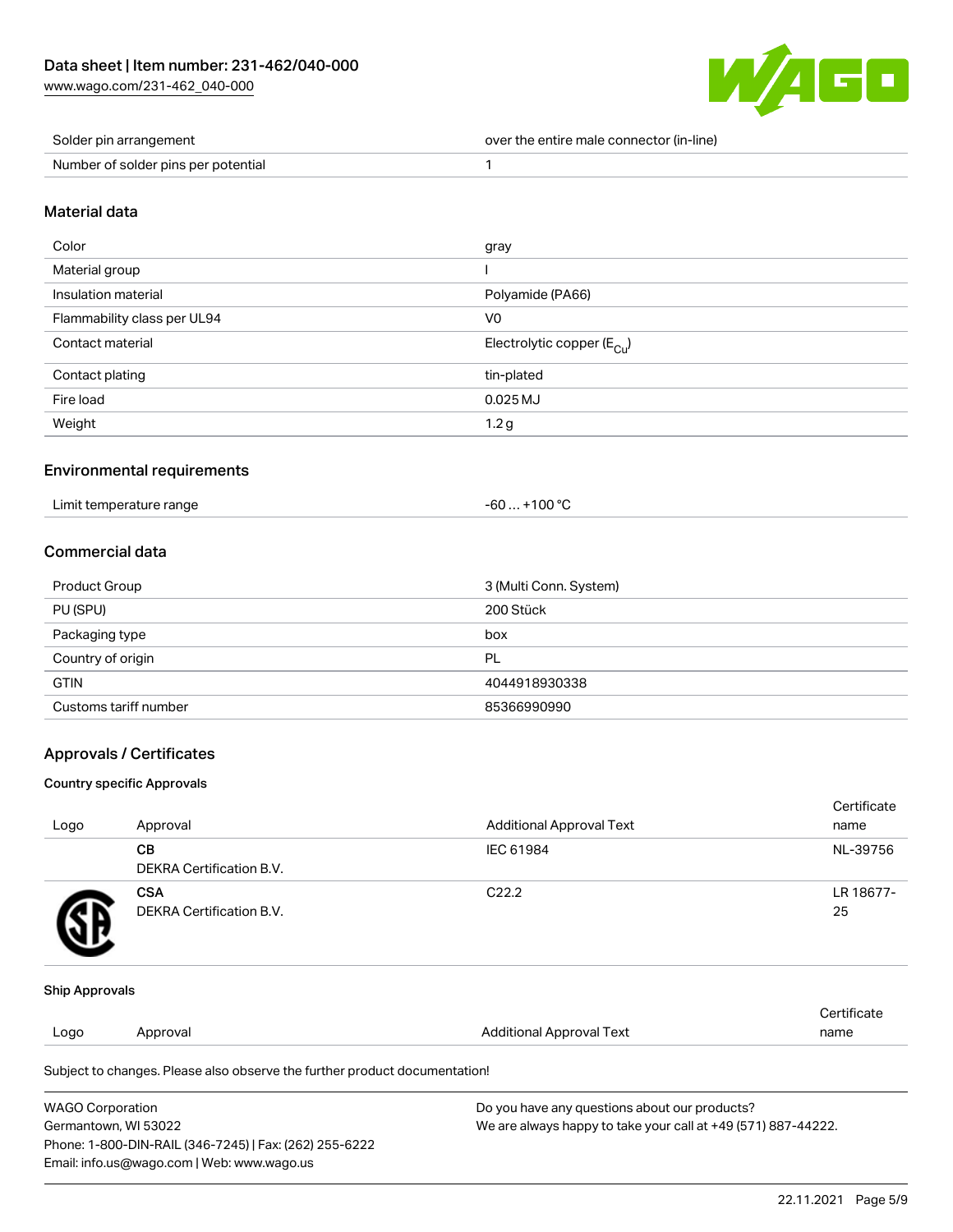### Data sheet | Item number: 231-462/040-000

[www.wago.com/231-462\\_040-000](http://www.wago.com/231-462_040-000)



| ABS                 | <b>ABS</b><br>American Bureau of Shipping |                          | $19 -$<br>HG1869876-<br><b>PDA</b> |
|---------------------|-------------------------------------------|--------------------------|------------------------------------|
| <b>BUREAU</b>       | BV<br>Bureau Veritas S.A.                 | <b>IEC 60998</b>         | 11915/D0<br>BV                     |
|                     | <b>DNV GL</b>                             | $\overline{\phantom{0}}$ | TAE000016Z                         |
|                     | Det Norske Veritas, Germanischer Lloyd    |                          |                                    |
| <b>UL-Approvals</b> |                                           |                          | Certificate                        |

|          |                                      |                                 | --------- |
|----------|--------------------------------------|---------------------------------|-----------|
| Logo     | Approval                             | <b>Additional Approval Text</b> | name      |
|          | UL                                   | <b>UL 1977</b>                  | E45171    |
| Ъ.<br>77 | Underwriters Laboratories Inc.       |                                 |           |
| 8        | UL<br>Underwriters Laboratories Inc. | <b>UL 1059</b>                  | E45172    |

### Counterpart

| <b>CALLES</b> | Item no.231-102/026-000<br>Female plug; 2-pole; 12 AWG max; pin spacing 5 mm; 1 conductor per pole; gray | www.wago.com/231-102/026-000 |
|---------------|----------------------------------------------------------------------------------------------------------|------------------------------|
|               |                                                                                                          |                              |

### Optional accessories

Phone: 1-800-DIN-RAIL (346-7245) | Fax: (262) 255-6222

Email: info.us@wago.com | Web: www.wago.us

| Coding                  |                                                                            |                                                               |
|-------------------------|----------------------------------------------------------------------------|---------------------------------------------------------------|
| Intermediate plate      |                                                                            |                                                               |
|                         | Item no.: 231-500                                                          |                                                               |
|                         | Spacer; for formation of groups; light gray                                | www.wago.com/231-500                                          |
| Coding                  |                                                                            |                                                               |
|                         | Item no.: 231-129                                                          |                                                               |
|                         | Coding key; snap-on type; light gray                                       | www.wago.com/231-129                                          |
| Mounting                |                                                                            |                                                               |
| Mounting accessories    |                                                                            |                                                               |
|                         | Item no.: 209-147                                                          |                                                               |
|                         | Self-tapping screw                                                         | www.wago.com/209-147                                          |
|                         |                                                                            |                                                               |
|                         | Subject to changes. Please also observe the further product documentation! |                                                               |
| <b>WAGO Corporation</b> |                                                                            | Do you have any questions about our products?                 |
| Germantown, WI 53022    |                                                                            | We are always happy to take your call at +49 (571) 887-44222. |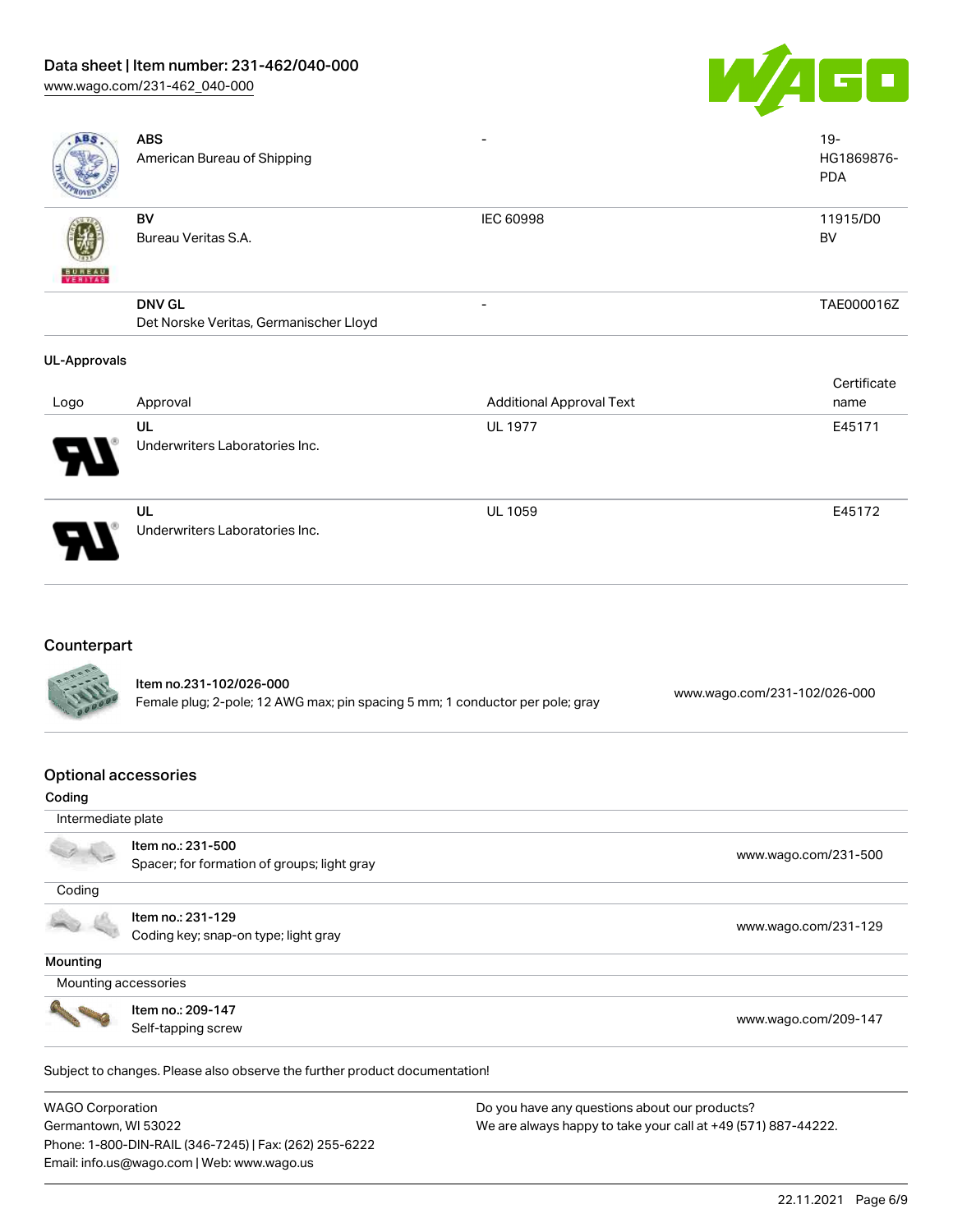### Data sheet | Item number: 231-462/040-000 [www.wago.com/231-462\\_040-000](http://www.wago.com/231-462_040-000)

Self-tapping screw; B 2.2x13, fixing hole 1.8 mm Ø

Item no.: 231-194



[www.wago.com/231-194](http://www.wago.com/231-194)

|                                   | Self-tapping screw; B 2.2x13, fixing hole 1.8 mm Ø                                                                                                                     |            |                      |          |
|-----------------------------------|------------------------------------------------------------------------------------------------------------------------------------------------------------------------|------------|----------------------|----------|
|                                   | Item no.: 231-195                                                                                                                                                      |            | www.wago.com/231-195 |          |
|                                   | Screw with nut; M2x12; for fixing element                                                                                                                              |            |                      |          |
|                                   | Item no.: 231-295<br>Screw with nut                                                                                                                                    |            | www.wago.com/231-295 |          |
| <b>Downloads</b>                  |                                                                                                                                                                        |            |                      |          |
| Documentation                     |                                                                                                                                                                        |            |                      |          |
| <b>Additional Information</b>     |                                                                                                                                                                        |            |                      |          |
| Technical explanations            |                                                                                                                                                                        | 2019 Apr 3 | pdf<br>2.0 MB        | Download |
| <b>CAD</b> files                  |                                                                                                                                                                        |            |                      |          |
| <b>CAE</b> data                   |                                                                                                                                                                        |            |                      |          |
| EPLAN Data Portal 231-462/040-000 |                                                                                                                                                                        |            | <b>URL</b>           | Download |
| ZUKEN Portal 231-462/040-000      |                                                                                                                                                                        |            | URL                  | Download |
|                                   | EPLAN Data Portal 231-462/040-000                                                                                                                                      |            | <b>URL</b>           | Download |
| <b>PCB Design</b>                 |                                                                                                                                                                        |            |                      |          |
|                                   | Symbol and Footprint 231-462/040-000                                                                                                                                   |            | <b>URL</b>           | Download |
|                                   | CAx data for your PCB design, consisting of "schematic symbols and PCB footprints",<br>allow easy integration of the WAGO component into your development environment. |            |                      |          |
| Supported formats:                |                                                                                                                                                                        |            |                      |          |
| ш                                 | Accel EDA 14 & 15                                                                                                                                                      |            |                      |          |
| ш                                 | Altium 6 to current version                                                                                                                                            |            |                      |          |
| ш                                 | Cadence Allegro                                                                                                                                                        |            |                      |          |
|                                   | DesignSpark                                                                                                                                                            |            |                      |          |
| ш                                 | Eagle Libraries                                                                                                                                                        |            |                      |          |
| L<br>KiCad                        |                                                                                                                                                                        |            |                      |          |
| п                                 | Mentor Graphics BoardStation                                                                                                                                           |            |                      |          |
| ш                                 | Mentor Graphics Design Architect                                                                                                                                       |            |                      |          |
| ш                                 | Mentor Graphics Design Expedition 99 and 2000                                                                                                                          |            |                      |          |
|                                   | Subject to changes. Please also observe the further product documentation!                                                                                             |            |                      |          |
| $\frac{111000}{2}$                |                                                                                                                                                                        |            |                      |          |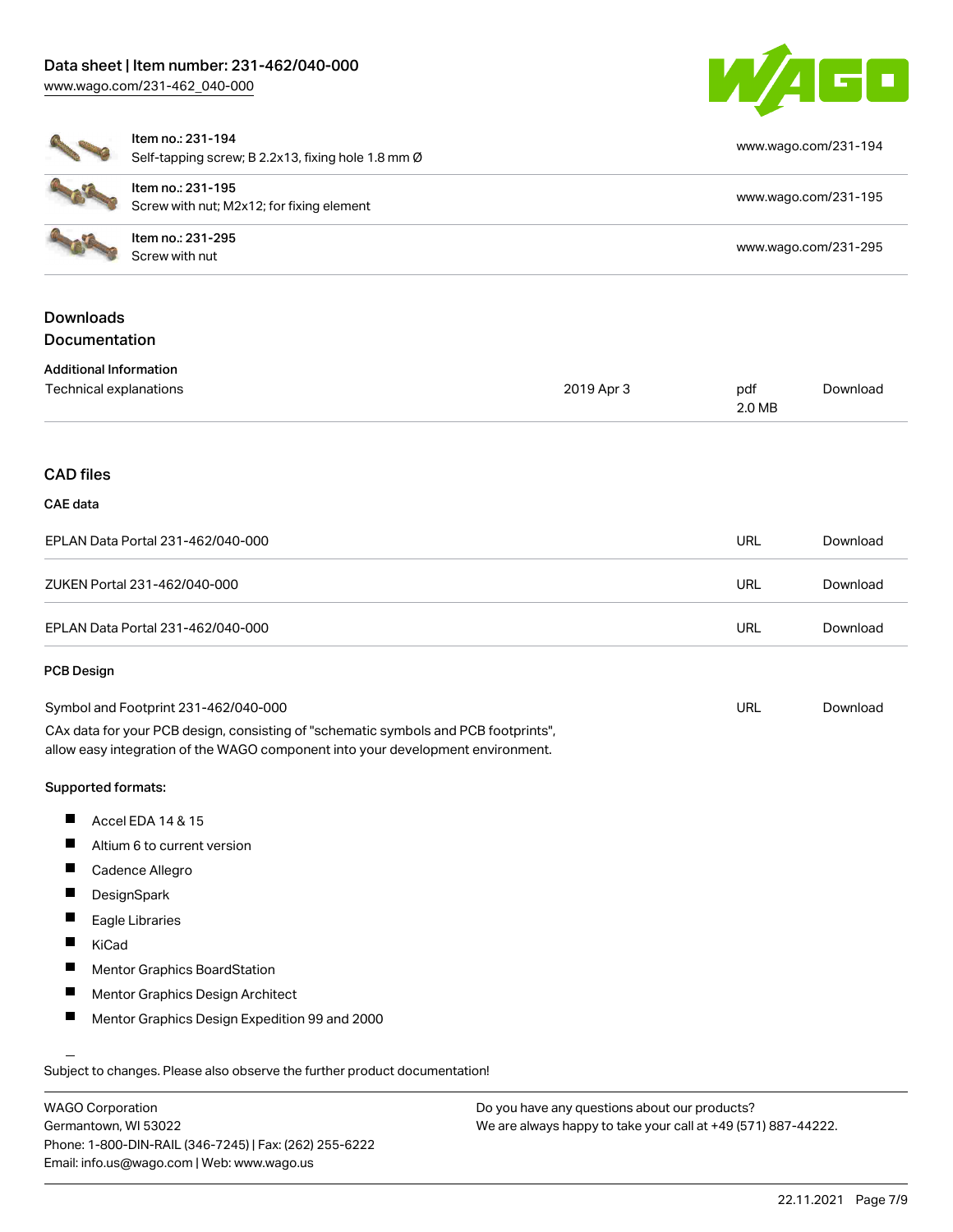

- OrCAD 9.X PCB and Capture
- $\blacksquare$ PADS PowerPCB 3, 3.5, 4.X, and 5.X
- $\blacksquare$ PADS PowerPCB and PowerLogic 3.0
- $\blacksquare$ PCAD 2000, 2001, 2002, 2004, and 2006
- $\blacksquare$ Pulsonix 8.5 or newer
- $\blacksquare$ STL
- $\blacksquare$ 3D STEP
- $\blacksquare$ TARGET 3001!
- $\blacksquare$ View Logic ViewDraw
- $\blacksquare$ Quadcept
- $\blacksquare$ Zuken CadStar 3 and 4
- $\blacksquare$ Zuken CR-5000 and CR-8000

PCB Component Libraries (EDA), PCB CAD Library Ultra Librarian

#### CAD data

| $.231 - 467$<br>-000<br>ּ הפ<br>nan s<br>) Models. |  | 'nıo |
|----------------------------------------------------|--|------|
|                                                    |  |      |

#### Environmental Product Compliance

#### Compliance Search

| Environmental Product Compliance 231-462/040-000                                                     | URL | Download |
|------------------------------------------------------------------------------------------------------|-----|----------|
| THT male header; 1.2 x 1.2 mm solder pin; angled; clamping collar; Pin spacing 5 mm;<br>2-pole; gray |     |          |
|                                                                                                      |     |          |

#### Installation Notes



Coding a male header – fitting coding key(s).

Subject to changes. Please also observe the further product documentation! Product family

WAGO Corporation Germantown, WI 53022 Phone: 1-800-DIN-RAIL (346-7245) | Fax: (262) 255-6222 Email: info.us@wago.com | Web: www.wago.us